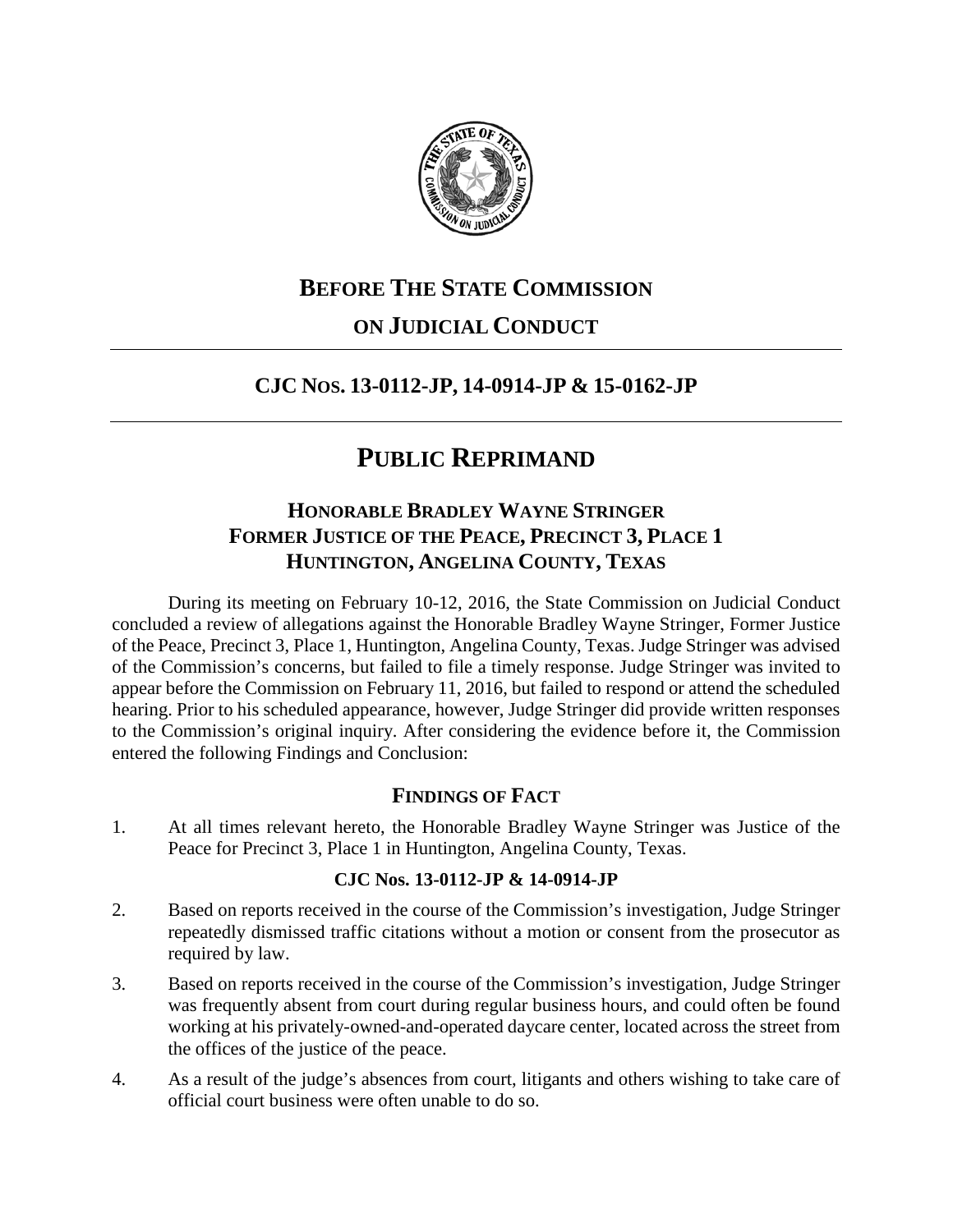- 5. In Cause Number 0248-3, styled *Myrtle Hall v. Rory Stringer/The Pool Store*, Judge Stringer failed to timely or appropriately handle the case.
- 6. According to court records, Rory filed a Motion to Change Venue on March 17, 2014; however, the motion was not heard until May 12, 2014, at which time Judge Stringer denied the motion.
- 7. According to Rory, on May 12, 2014, after denying his motions, including an oral motion that the judge recuse himself due to a conflict of interest, Judge Stringer heard some evidence in the case and indicated he would issue a ruling within 48 hours.
- 8. Rory stated that he contacted the court on several occasions to find out how the judge ruled, but was unable to obtain that information.
- 9. According to court records, on June 9, 2014, the case was heard before another judge and an agreed judgment was entered.

### **CJC No. 15-0162-JP**

- 10. In 2014, following an audit of his court by the Angelina County Auditor, Judge Stringer was investigated by the Texas Rangers for allegedly taking money from the justice of the peace office and using it to pay expenses at his daycare facility.
- 11. According to the investigative report filed by the Texas Rangers, Judge Stringer admitted that he had taken money from the court's cash register to cover his daycare's payroll expenses. Judge Stringer also reported that he repaid all of the money at a later time.<sup>[1](#page-1-0)</sup>
- 12. In a brief telephone discussion with Commission Staff and in his written responses to the Commission's inquiry, Judge Stringer generally denied all of the allegations raised in the above-referenced complaints and, instead, accused his former clerk and political opponent<sup>[2](#page-1-1)</sup> of malfeasance and misconduct.
- 13. With regard to the allegations that he dismissed criminal cases without a motion from the prosecutor, Judge Stringer stated that the judgments of dismissal were based on "'Judicial Discretion' and 'Common Sense'" and that it was his understanding that the judgments were not final until the County Attorney could "review and sign off of the cases."
- 14. With regard to the veracity of the statement filed by the Texas Rangers in connection with his use of court funds to cover the payroll of his private daycare, Judge Stringer provided no information or explanation about the incident other than, "I was cleared of any and all 'Allegations' by the Grand Jury."
- 15. Because the grand jury declined to indict him, Judge Stringer believed that any media reports concerning the investigation of the alleged theft of court funds did not cast public discredit upon the judiciary.

<span id="page-1-0"></span><sup>&</sup>lt;sup>1</sup> This matter was presented to an Angelina County grand jury, which declined to indict Judge Stringer for the theft.

<span id="page-1-1"></span><sup>&</sup>lt;sup>2</sup> Judge Stringer's former court clerk defeated him in the November 2014 General Election and became the Angelina County Justice of the Peace for Precinct 3, Place 1, on January 1, 2015.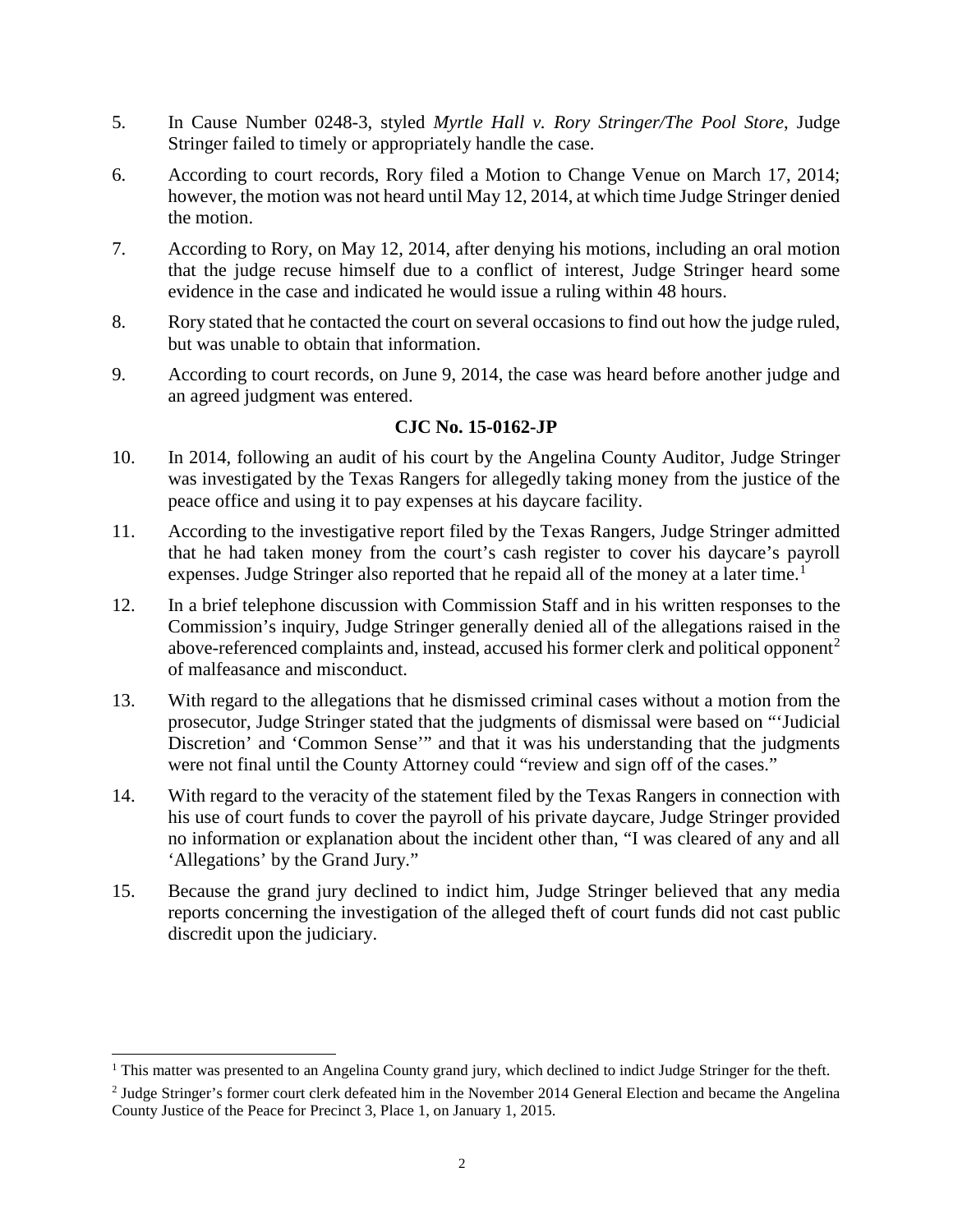#### **RELEVANT STANDARDS**

- 1. Canon 2A of the Texas Code of Judicial Conduct states, in pertinent part: "A judge shall comply with the law and should act at all times in a manner that promotes public confidence in the integrity and impartiality of the judiciary."
- 2. Canon 3B(2) of the Texas Code of Judicial Conduct states, in pertinent part: "A judge should be faithful to the law and shall maintain professional competence in it."
- 3. Canon 3B(4) of the Texas Code of Judicial Conduct states, in pertinent part: "A judge shall be patient, dignified and courteous to litigants, jurors, witnesses, lawyers and others with whom the judge deals in an official capacity  $\dots$ ."
- 4. Article V, section 1-a(6)A of the Texas Constitution provides that a judge may be disciplined for willful or persistent conduct that is clearly inconsistent with the proper performance of his duties or casts public discredit on the judiciary or on the administration of justice.

#### **CONCLUSION**

The Commission concludes based on the facts and evidence before it that Judge Stringer failed to comply with the law and engaged in willful conduct that was inconsistent with the proper performance of his duties and cast public discredit upon the judiciary or the administration of justice by using court funds for his personal financial benefit. Moreover, Judge Stringer failed to comply with the law and failed to maintain professional competence in the law by dismissing criminal cases without a motion from the prosecutor and by the delays and confusion caused by his handling of Rory Stringer's case. Finally, the Commission concludes that Judge Stringer failed to treat litigants and others with the dignity and courtesy expected of a judicial officer due to his frequent and extended absences from the court, which also interfered with the proper performance of his judicial duties. The Commission concludes that Judge Stringer's conduct, as described above, constituted willful and/or persistent violations of Canons 2A, 3B(2), and 3B(4) of the Texas Code of Judicial Conduct, and Article V, section 1-a(6)A of the Texas Constitution.

In reaching its determination of the appropriate sanction in this case, the Commission noted that Judge Stringer's failure to cooperate with the Commission's investigation and the lack of candor in his responses were aggravating factors.

#### **\*\*\*\*\*\*\*\*\*\*\*\*\*\*\*\*\*\*\*\*\*\*\*\*\*\*\***

In condemnation of the conduct described above that violated Canons 2A, 3B(2), and 3B(4) of the Texas Code of Judicial Conduct, and Article V, section 1-a(6)A of the Texas Constitution, it is the Commission's decision to issue a **PUBLIC REPRIMAND** to the Honorable Bradley Wayne Stringer, Former Justice of the Peace for Precinct 3, Place 1, Huntington, Angelina County, Texas.

Pursuant to the authority contained in Article V, §1-a(8) of the Texas Constitution, it is ordered that the actions described above be made the subject of a **PUBLIC REPRIMAND** by the Commission.